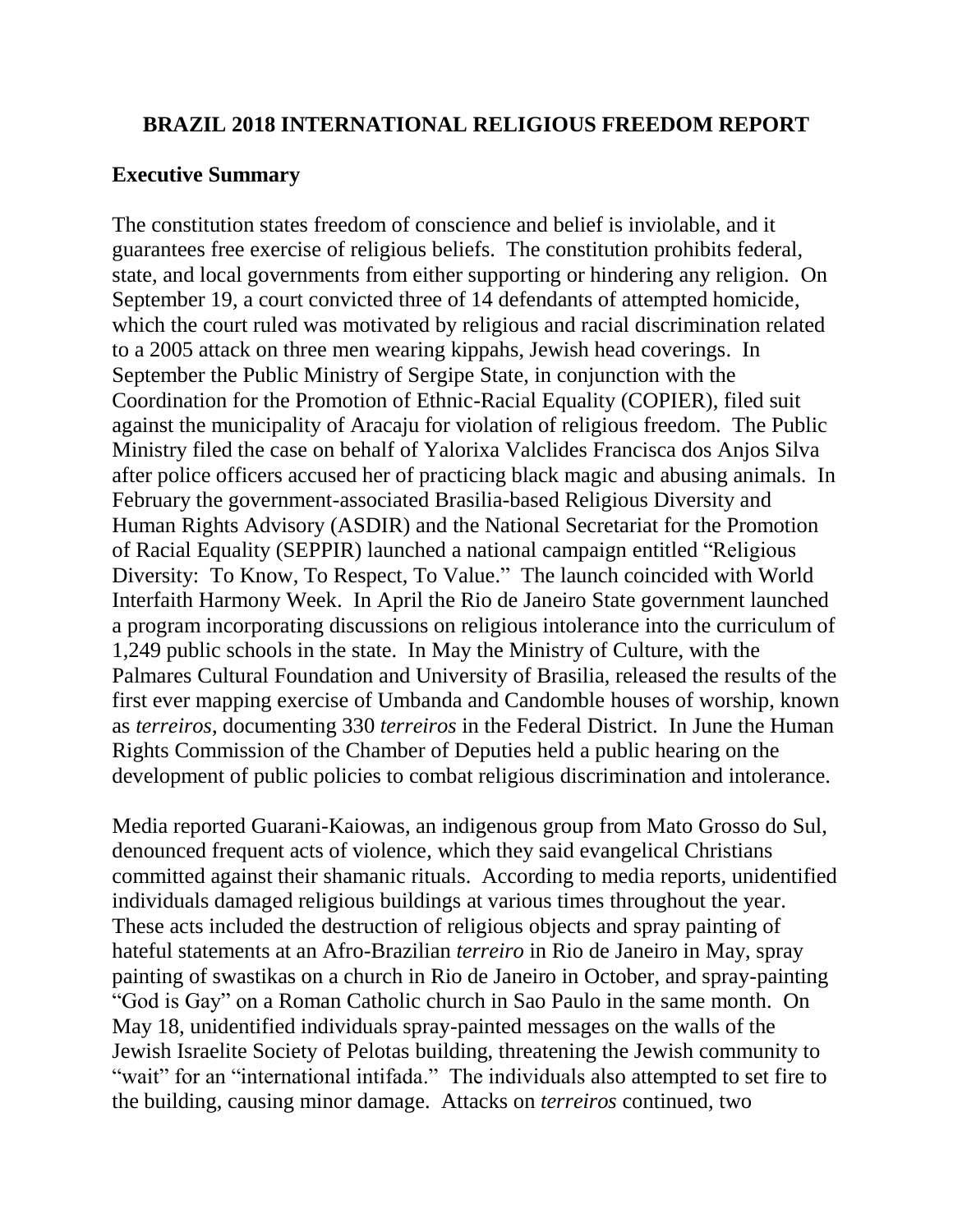occurring in May and one in July. Religious organizations hosted interfaith community events, including on September 16, the 11th Annual Walk in Defense of Religious Freedom at Copacabana beach in Rio de Janeiro, which drew approximately 70,000 participants from across the religious spectrum, and on August 19, the Freedom Circuit three-kilometer and five-kilometer run in Brasilia. According to the Ministry of Human Rights' Secretariat of Human Rights (SDH), its hotline received 210 complaints of religious intolerance between January and June compared with 169 complaints during the same period in 2017. The president of the Council for the Defense and Promotion of Religious Freedom for Rio de Janeiro State attributed the reported increase in religious intolerance to three factors: "The creation of a service trusted by society, societal understanding that religious discrimination is a punishable crime, and increased aggression in religious confrontations."

In October embassy officials engaged the Ministry of Human Rights' coordinator for religious diversity, discussing the status of state religious diversity committees and plans for a potential conference on respect for religious diversity. In February embassy officials attended the event commemorating the Federal District's third annual Day to Combat Religious Intolerance. In December an embassy official discussed with the public defender the increase in societal intolerance of African religions and the importance of applying the law to protect the religious freedom of these groups. Sao Paulo consulate officials met with several evangelical Protestant leaders in the months leading up to the October elections – discussing the leaders' views on the participation of religious groups in the political process and their priorities from a religious perspective. Rio de Janeiro consulate officials visited an Afro-Brazilian *terreiro* in Duque de Caxias, in the metropolitan area of Rio de Janeiro, in June to speak with Conceicao D'Liss, a priest leader of a Candomble *terreiro*.

## **Section I. Religious Demography**

The U.S. government estimates the total population at 208.8 million (July 2018 estimate). According to a 2016 Datafolha survey, 50 percent of the population identified as Catholic, compared with 60 percent in 2014. During the same period, the proportion of atheists increased from 6 percent to 14 percent, and the proportion of evangelical Protestants increased from 24 percent to 31 percent. According to the 2010 census, 65 percent of the population is Catholic and 22 percent is Protestant. Adherents of other Christian groups, including Jehovah's Witnesses and The Church of Jesus Christ of Latter-day Saints, as well as followers of non-Christian religions, including Buddhists, Jews, Muslims, Hindus,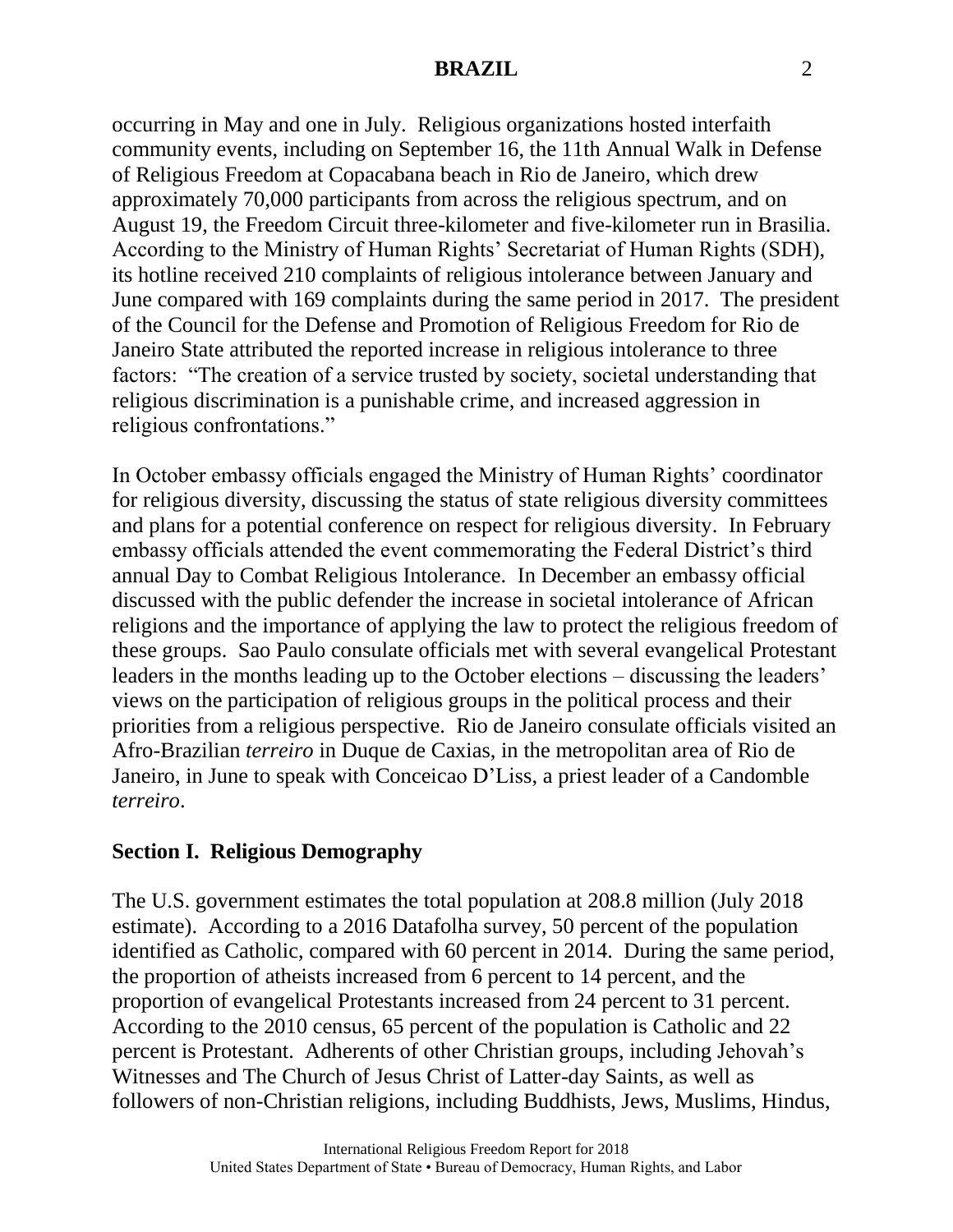and African and syncretic religious groups such as Candomble and Umbanda, comprise a combined 5 percent of the population. Some Christians also practice Candomble and Umbanda. Those identifying with no religion comprise 8 percent of the population.

According to the 2010 census, approximately 35,200 Muslims live in the country, while the Federation of Muslim Associations of Brazil states the number at approximately 1.5 million. Some observers say the discrepancy in numbers may be because the 1.5 million figure may include the entire Arab-Brazilian population, all of whom the federation may assume are Muslim, but many of whom are Christian or adhere to other faiths. Religious scholars estimate the actual number of Muslims to be between 400,000 and 500,000. There are significant numbers of Muslims in Sao Paulo, Rio de Janeiro, Curitiba, and Foz do Iguazu, as well as in smaller cities in the states of Parana and Rio Grande do Sul.

According to the Jewish Confederation of Brazil, there are approximately 125,000 Jews, 65,000 of whom reside in Sao Paulo State and 25,000 in Rio de Janeiro State. Many other cities have smaller Jewish communities.

## **Section II. Status of Government Respect for Religious Freedom**

## **Legal Framework**

The constitution states freedom of conscience and belief is inviolable and the free exercise of religious beliefs is guaranteed. The constitution prohibits the federal, state, and local governments from either supporting or hindering any specific religion. The law provides penalties of up to five years in prison for crimes of religious intolerance. Courts may fine or imprison for two to five years any individual who displays, distributes, or broadcasts religiously intolerant material; the government did not apply the law during the year. It is illegal to write, edit, publish, or sell literature that promotes religious intolerance.

Religious groups are not required to register to establish places of worship, train clergy, or proselytize, but groups seeking tax-exempt status must register with the Department of Federal Revenue and the local municipality. States and municipalities have different requirements and regulations for obtaining taxexempt status. Most jurisdictions require groups to document the purpose of their congregation, provide an accounting of finances, and have a fire inspection of any house of worship. Local zoning laws and noise ordinances may limit where a religious group may build houses of worship or hold ceremonies.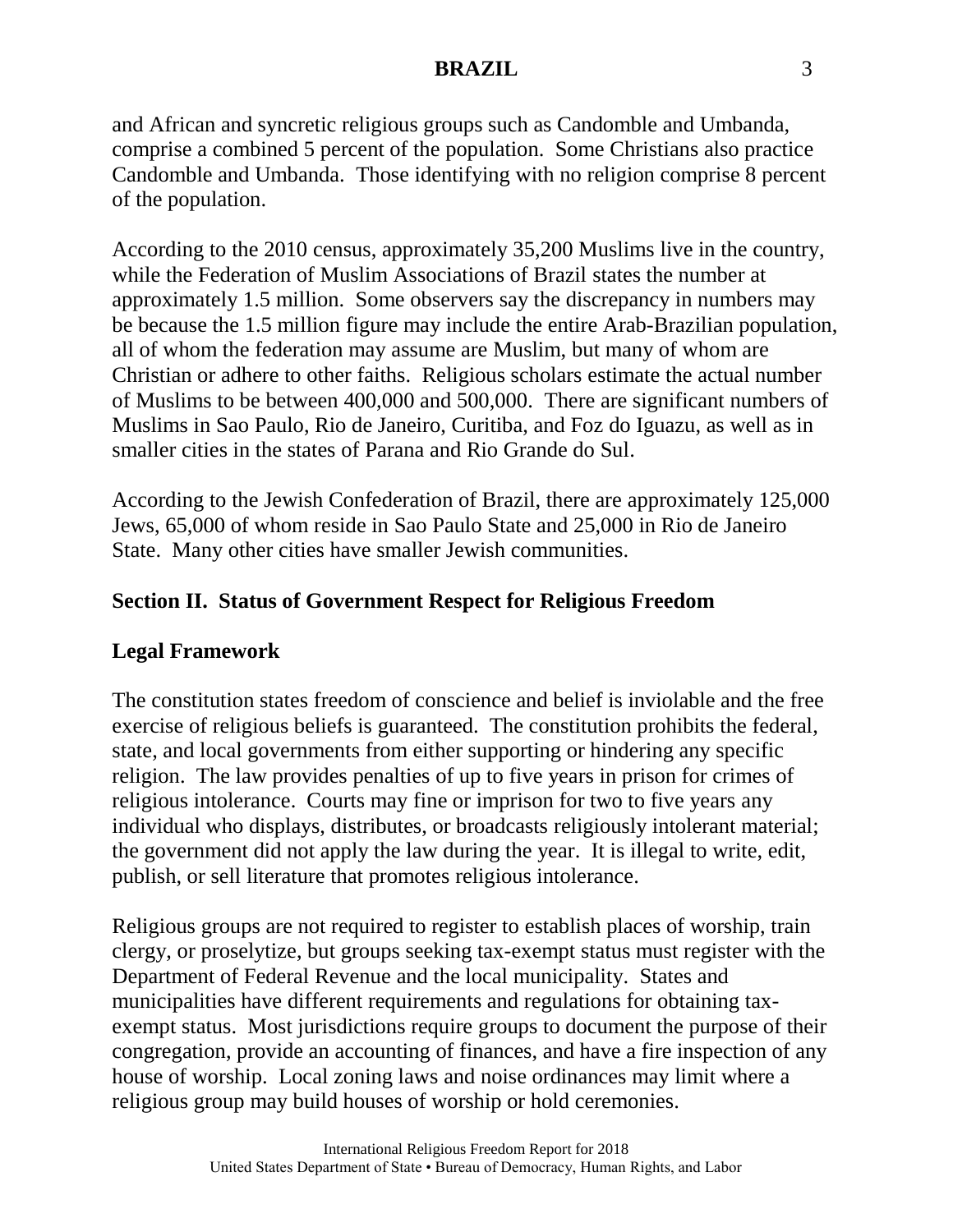Government regulations require public schools to offer religious instruction, but neither the constitution nor legislation defines the parameters. By law, the instruction should be nondenominational, conducted without proselytizing, and with alternative instruction for students who do not want to participate. The law prohibits public subsidies to schools operated by religious organizations.

A constitutional provision provides the right of access to religious services and counsel individuals of all religions in all civil and military establishments. The law states that public and private hospitals as well as civil or military prisons must comply with this provision.

The country is a party to the International Covenant on Civil and Political Rights.

# **Government Practices**

According to media reports, on September 19, a court in Porto Alegre convicted three of 14 defendants of attempted homicide motivated by religious and racial discrimination related to a 2005 attack on three men wearing kippahs, Jewish head coverings. The attack took place in Porto Alegre, capital of Rio Grande do Sul State, on May 8, 2005, the 60th anniversary of the end of World War II. The three convicted defendants were members of a group called *Carecas do Brasil*  (Skinheads of Brazil) that disseminates anti-Semitic and Nazi content on the internet. The three sentences totaled 38 years and eight months in prison. According to media sources, the other 11 defendants in the case would also stand trial; however, by year's end the court had not set a date.

In September the Public Ministry of Sergipe State, in conjunction with COPIER, filed suit against the municipality of Aracaju for violation of the constitutional right to religious freedom. The Public Ministry filed the case for reparation of collective moral damages on behalf of Yalorixa Valclides Francisca dos Anjos Silva, who was at the Rei Hungria *terreiro* when six police officers and one official from the Municipal Secretariat for the Environment (MSE) searched her building alleging she practiced black magic and abused animals. Dos Anjos Silva stated she suffered emotional trauma. The Public Ministry required the municipality to pay 50,000 reais (\$12,900). The MSE stated it did not have a policy of restricting the right to use animals for religious worship and ritual and that the inspection was an isolated event carried out without the proper authorization and knowledge of the municipal secretary of the environment or the director of the department of environmental control.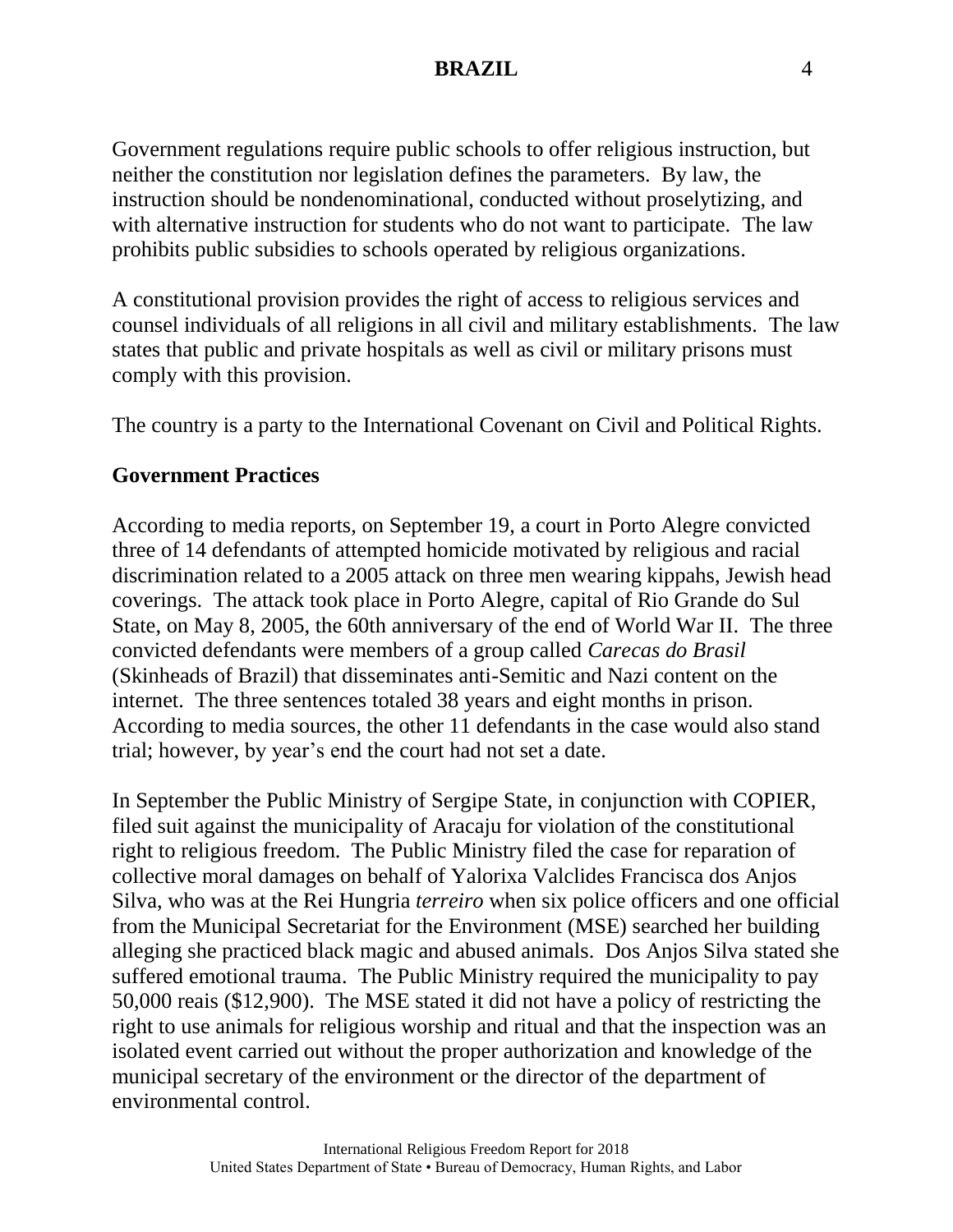Rio de Janeiro State's hotline, called "Dial to Combat Discrimination," continued to respond to a growing number of incidents targeting practitioners and *terreiros*. The state government signed cooperation agreements with local universities to assist victims of religious intolerance. According to the State Secretariat for Human Rights, between June and September the hotline received 32 calls and assisted 88 victims; no comparable information was available for 2017 because the hotline started operations in August 2017. The secretariat stated 74 percent of the callers were followers of Afro-Brazilian religions. The state also established the Police Station for Racial Crimes and Incidents Related to Religious Intolerance, created in August and officially launched in December.

On January 21, municipalities around the country commemorated the National Day to Combat Religious Intolerance. In Rio de Janeiro, the state governor signed a bill on January 19 to create the State Council for Promotion and Defense of Religious Freedom. The council consists of 32 members from civil society, state officials, members of the Brazilian Bar Association, and religious groups. In Bahia State, practitioners of Afro-Brazilian religions and Black Movement nongovernmental organizations (NGOs) organized a debate and cultural activities at Tumba Junsara *terreiro*, Engenheiro Velho de Brotas in the state capital Salvador. Other cities, including Sao Paulo and Recife, also held events.

In February Brasilia-based ASDIR and SEPPIR launched a campaign entitled "Religious Diversity: To Know, To Respect, To Value." The launch coincided with World Interfaith Harmony Week. The campaign launch featured a showing of the short film "By My Side" ("*Do Meu Lado*"), a panel discussion on the theme "Dialogue for Diversity," and the launch of two publications, "Religious Intolerance in Brazil" and "Secular State, Intolerance, and Religious Diversity."

In March the Superior Electoral Court (TSE) prohibited political campaigning in churches and religious spaces as well as in all public spaces. The TSE made its ruling ahead of national elections on October 7 and October 28. Some religious and civil society groups said they did not follow the ruling and continued to campaign for the candidates they supported.

In April the Municipal Office for the Respect of Religious Diversity in Rio de Janeiro organized an interfaith seminar for practitioners of different religions in Rio. Approximately 120 individuals attended the event.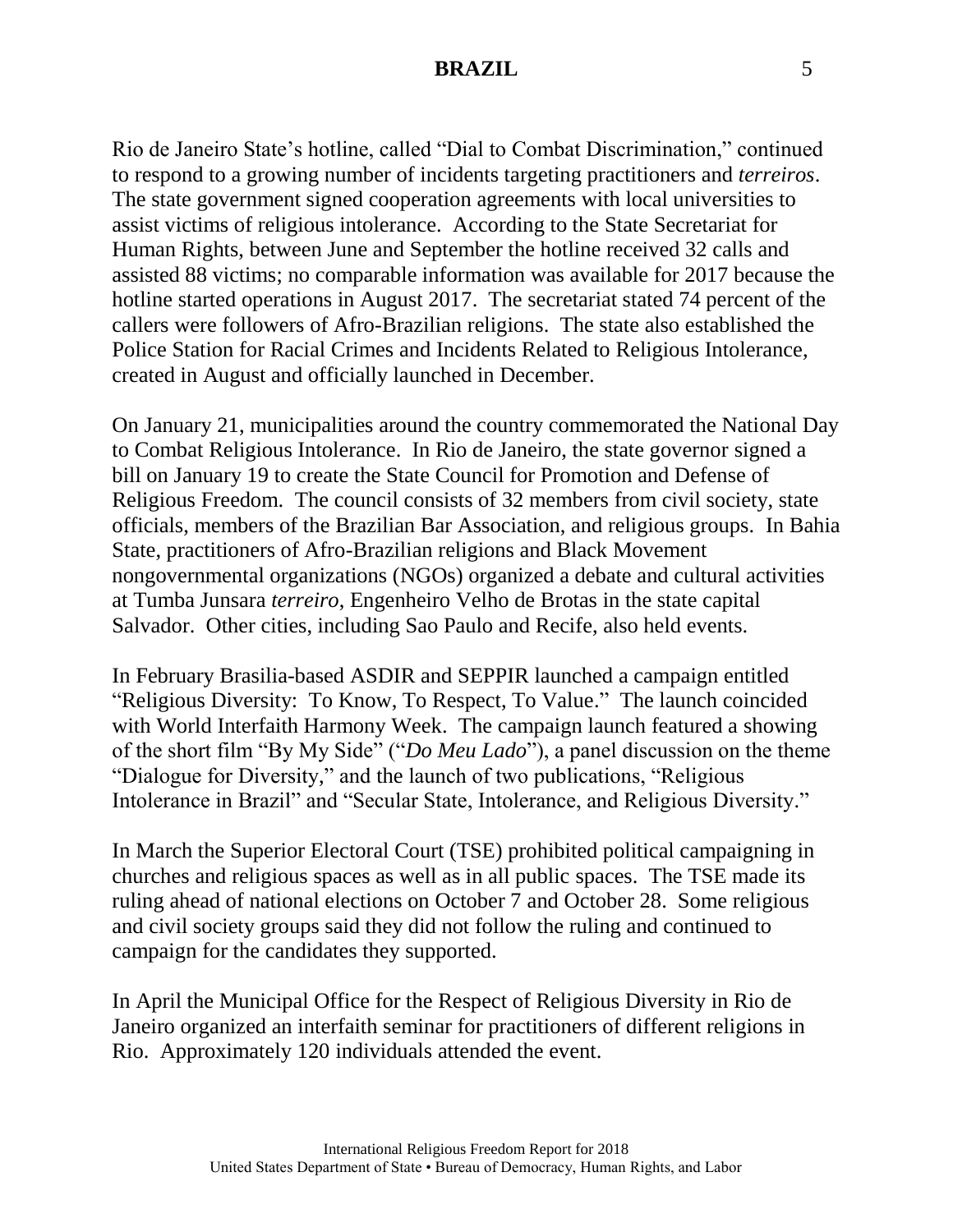In April the Rio de Janeiro State government launched a joint program between the State Secretariat of Education and the State Secretariat of Human Rights and Women's Policies to incorporate discussions of religious intolerance into the curriculum of all public schools in the state. According to media, students across the state watched a video on religious tolerance produced by students participating in the More Human Education Program at the Pedro II State High School in the northeastern part of the state. This video was the first in a series of five short films; according to media sources, other public schools in the state would also produce original videos, which students could view at school and access on social media platforms. Student discussion would follow video screenings.

In May the Ministry of Culture, with the Palmares Cultural Foundation and the University of Brasilia, released the results of the first ever mapping exercise of Umbanda and Candomble *terreiros* in the Federal District. The study verified the existence of 330 terreiros, of which 87.8 percent are in urban areas. The majority of the *terreiros* – 58 percent – are Umbanda, while 33 percent are Candomble and 9 percent both.

In May the Sao Paulo Legislative Assembly approved a bill to reduce prison sentences for prisoners who read the Bible. Based on a general recommendation from the National Council of Justice (CNJ), the law reduced prison sentences for prisoners engaging in work, study, or reading. The CNJ recommendation included reducing sentences by four days for every completed book with a limit of 12 books per year. The Sao Paulo law allows prisoners to receive credit for each individual book in the Bible. In June Federal Deputy Marco Antonio Cabral introduced similar legislation at the national level.

In June the Human Rights Commission of the Chamber of Deputies held a public hearing on the development of public policies to combat religious discrimination and intolerance. Attendees recommended the creation of police stations in each state dedicated to investigating crimes of racism and religious intolerance, thorough implementation of a law requiring an Afro-Brazilian history and culture class in all schools, a nationwide mapping of violence against followers of Afro-Brazilian religions, and financial compensation for victims of racism and religious intolerance. In August Rio de Janeiro State inaugurated a police station dedicated to investigating crimes of race and intolerance. The Federal District, Parana State, and Mato Grosso do Sul State continued to operate similar police stations.

In June the Religious Diversity Parliamentary Front of the Federal District Legislative Assembly held a seminar on Rights, Public Policy, Religion, and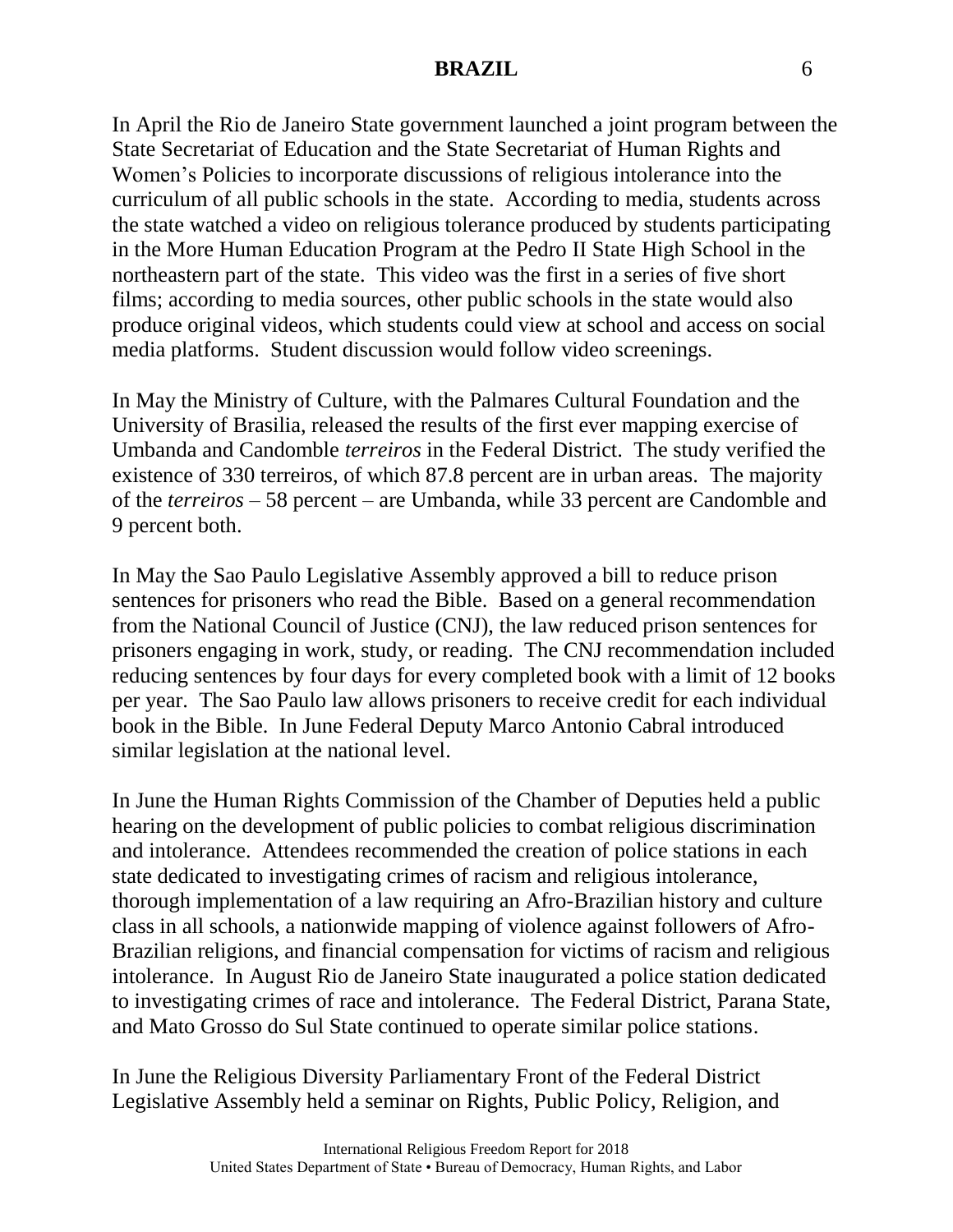Racism. The seminar included sessions on racism and religion; racial crimes, hate crimes, and combating intolerance; and public policies on combating racism and religious intolerance.

The Supreme Court case on the right to practice animal sacrifice as an element of religious ritual began on August 9. The Public Ministry in Rio Grande do Sul State brought the case before the court, challenging a state court ruling permitting practitioners of Afro-Brazilian religions to perform animal sacrifices. Adherents of Afro-Brazilian religions said the criticism of and challenges to the practice of animal sacrifice were motivated more by racism than concern for the welfare of the animals, stating the practice of animal sacrifice was in accordance with the Universal Declaration of Animal Rights. On August 8, the eve of the Supreme Court vote, demonstrators gathered in the capitals of Bahia and Pernambuco States to defend animal sacrifice as part of their religious beliefs. Rapporteur Justice Marco Aurelio and Justice Edson Fachim voted to uphold the state ruling; however, Justice Alexandre de Moraes requested additional time to review the case, which indefinitely postponed the final vote of the 11-member court pending the completion of the review.

On September 28, the Federal Court in Santa Catarina State overturned a regulation of the capital city of Florianopolis that restricted the hours of operation of *terreiros*. The existing regulation adopted in 2013 required *terreiros* to acquire business permits, similar to bars; *terreiros* without business permits had to close by 2 a.m. every day and could not use candles.

On October 23, the Federal District commemorated its third annual Day to Combat Religious Intolerance. The Ministry of Human Rights in partnership with the Federal District Committee for Religious Diversity hosted an interfaith event in Brasilia entitled "Intergenerational Meeting for Respect for Religious Diversity." Participants discussed the creation of a working group to arrange for public officials to visit places of worship and schools to emphasize the importance of religious tolerance.

A religious diversity specialist at the Ministry of Human Rights said five of the country's 26 states – Amazonas, Minas Gerais, Sao Paulo, Tocantins, and Rio de Janeiro – as well as the Federal District had committees for the respect of religious diversity. The ministry also stated the 10-member National Committee for the Respect of Religious Diversity remained active, meeting four times during the year.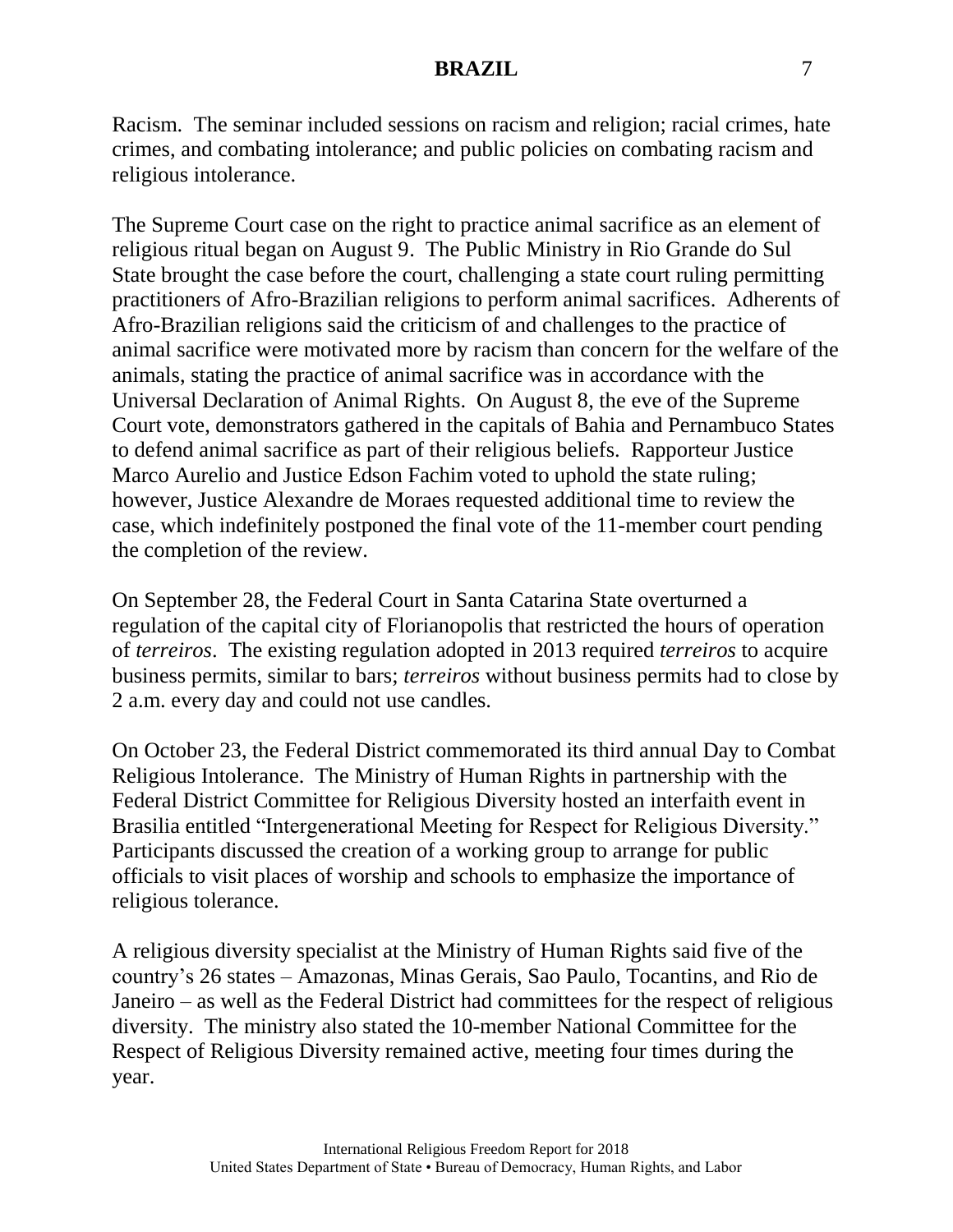In May the State Secretariat of Human Rights launched the Itinerant Forum for the Promotion and Defense of Religious Freedom. The forum assisted victims of religious intolerance in several municipalities in Rio de Janeiro State. According to media, members of the forum visited the Afro-Brazilian *terreiro* Tenda Espirita Cabocla Mariana in Seropedica, Baixada Fluminense, and spoke to the *terreiro* priest who received death threats because of her religious leadership role.

## **Section III. Status of Societal Respect for Religious Freedom**

Media reported that Guarani-Kaiowas, an indigenous group from Mato Grosso do Sul, denounced what the group said were frequent acts of violence by evangelical Protestants against shamanic rituals of the Guarani-Kaiowas. Izaque Joao, an indigenous researcher and historian, said, "The churches enter in large quantities into the indigenous communities, degrading the traditional culture and devaluing traditional beliefs." Spensy Pimentel, an anthropologist, journalist, and professor from Federal University of Southern Bahia, said, "The most visible facet of religious intolerance has been in incidents of the Umbanda and Candomble *terreiros* while the attacks on the indigenous groups remain covered up." Pimental also said, "Incidents of religious intolerance against shamanic believers are rarely registered, because many times they involve the elderly, who speak Portuguese poorly and aren't accustomed to leaving their villages."

In September Wicca Priestess Alana Morgana said she had been receiving death threats since the spread of rumors, including allegations she was involved in abductions and child sacrifices. An origin for the rumors may have been an unauthorized video posted online on August 13 showing Morgana and other Wiccans participating in a religious ceremony in Rio de Janeiro State. Morgana submitted a letter to local police requesting the removal of the video from the internet. She stated this was the first time in 30 years she had suffered religious reprisals. Media reported police continued to try to identify those who sent the death threats.

According to media reports, in May heavily armed drug traffickers raided a Candomble *terreiro* in Cordovil, a neighborhood in the city of Rio de Janeiro. According to the State Commission to Combat Religious Intolerance, they forced Didi Yemanja, the priestess on site, to leave the *terreiro* and expelled her from the community. The alleged traffickers said, "She knew she was not allowed to have an Afro-Brazilian *terreiro* in the neighborhood." After the assailants expelled the religious leader, they remained near the *terreiro* to prevent other practitioners from entering. Yemanja said for a few months prior to the incident, Candomble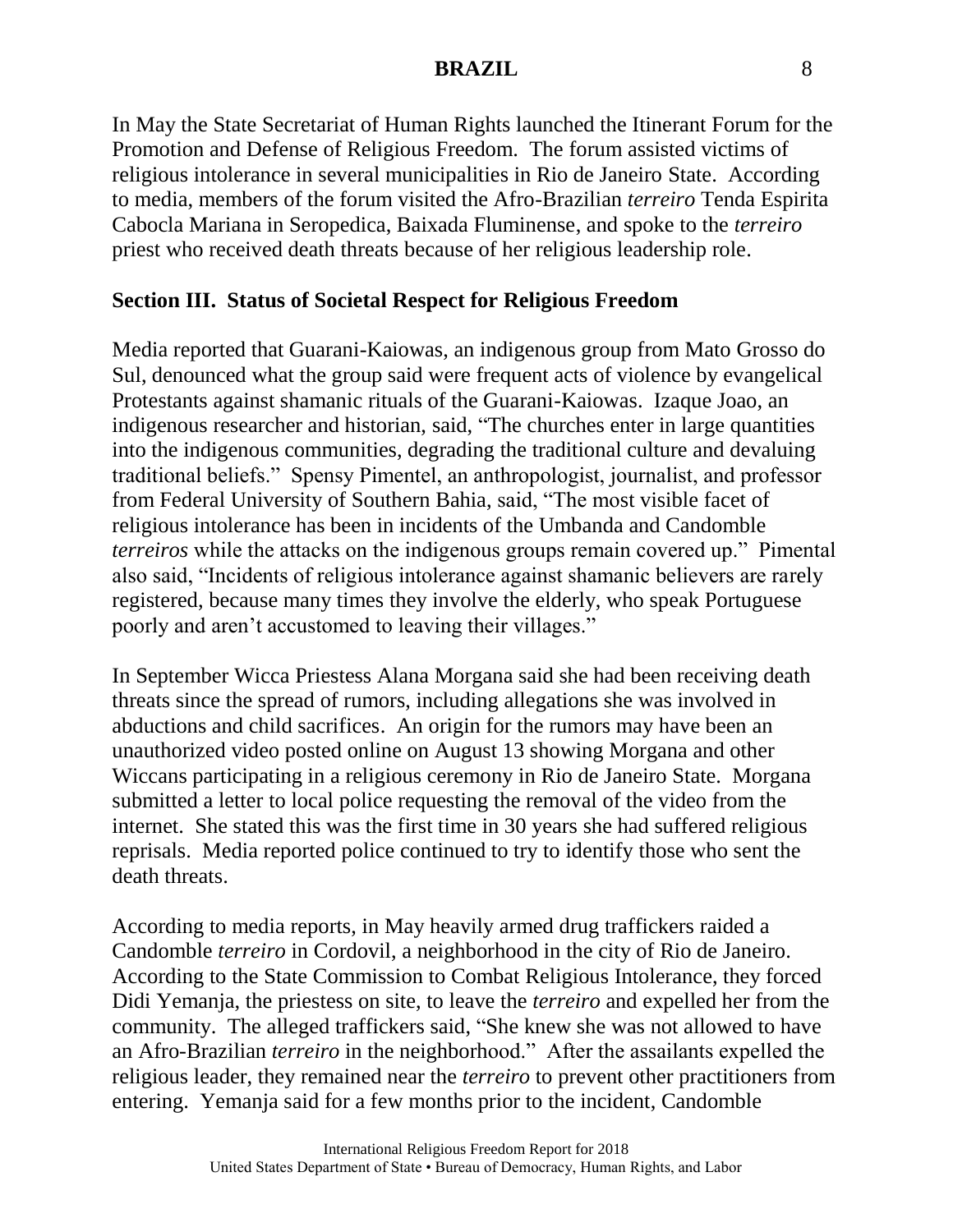practitioners faced discrimination when wearing religious clothing in public in the neighborhood. Yemanja said she decided not to press charges against the aggressors for fear of reprisals.

According to media reports, on May 18, unidentified individuals spray-painted messages on the walls of the Jewish Israelite Society of Pelotas building, telling the Jewish community to "wait" for an "international intifada"; they also attempted to set fire to the building but caused only minor damage. This was the third incident to occur at this synagogue during the year. In response to the incident, President of the Jewish Federation of Rio Grande do Sul Zalmir Chwartzmann said, "We will not tolerate this kind of attitude; an attack of this magnitude is an offense against the democratic state of law, against freedom of expression and religion, as well as a warning that hate speech is passing from theory to practice, importing a conflict that is not Brazilian and putting our entire society at risk."

According to media reports, in July a group of unidentified individuals attacked a Candomble *terreiro* in Buzios in Rio de Janeiro State. Practitioners were inside when a group of individuals threw stones at the building, damaging the roof but not hurting anyone inside. Rio de Janeiro State police opened an investigation, which continued through the end of the year.

Media reported that in May a group of vandals entered the Spiritist Center Caboclo Pena Branca *terreiro* in Baixada Fluminense, setting fire to some areas of the *terreiro*, destroying sacred objects, and spray-painting messages such as "get out of here *macumbeiros* (witches)" and "this is no place for *macumba* (witchcraft)." Followers of Afro-Brazilian religions said these terms were derogatory when nonpractitioners used them.

In September the Jewish Israelite Federation of Rio de Janeiro reported that individuals spray-painted a swastika on a wall of a residence decorated with a mezuzah in the Zona Sul area of the city. They said police were trying to identify the attackers.

According to media, on October 4, individuals vandalized the Church of Our Lady of Aparecida in the center of Teodoro Sampaio in Sao Paulo State. The assailants spray painted "God is gay" on the walls of the church. According to media, police identified two female suspects, but it was unclear whether police detained anyone.

Media reported that on October 17, police arrested two individuals suspected of vandalizing the Sao Pedro da Serra chapel in Nova Friburgo, Rio de Janeiro State.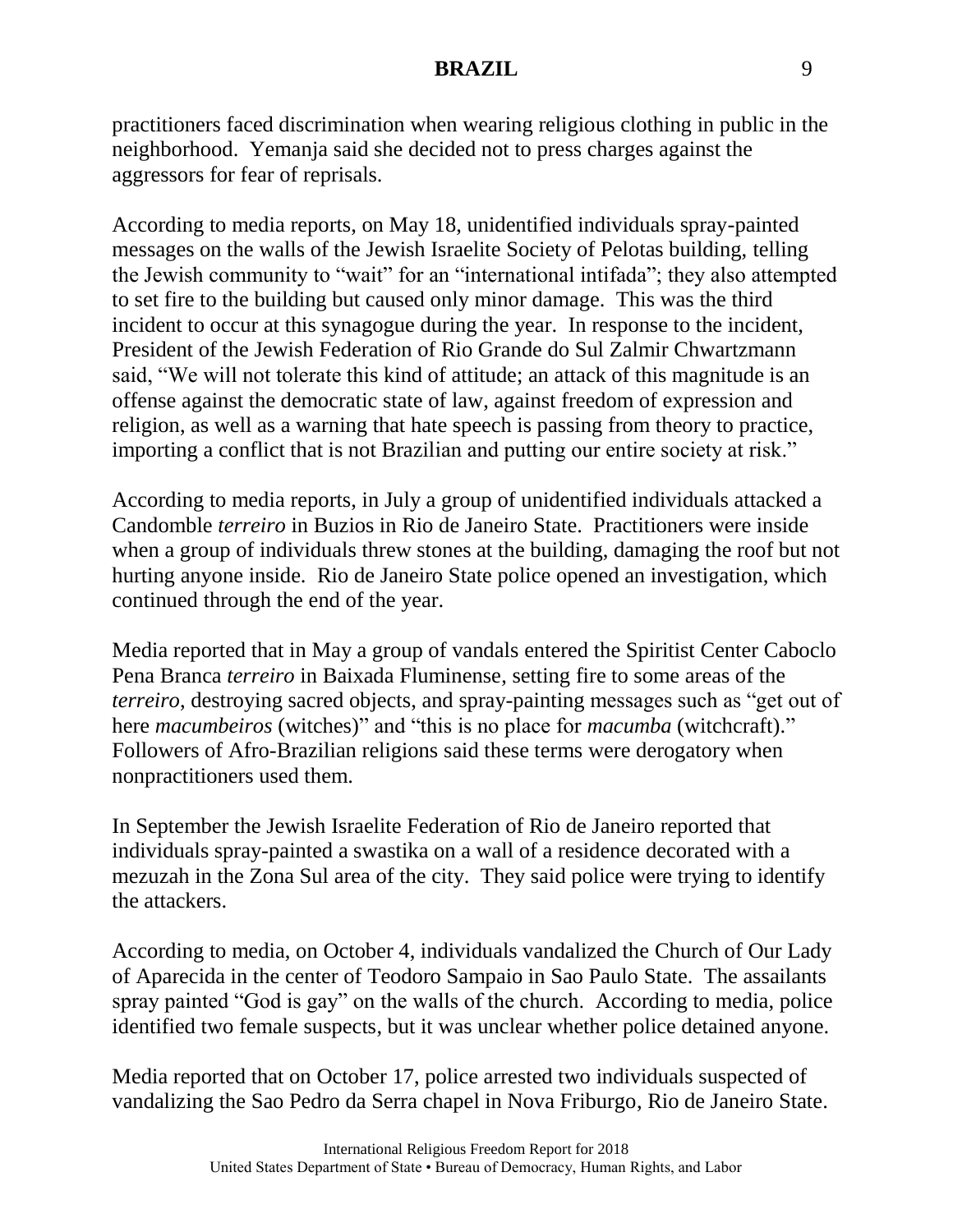Police used security camera footage to identify the men who spray-painted swastikas. A third individual turned himself in to police authorities.

Between January and June SDH's nationwide Dial 100 human rights hotline registered 210 complaints related to cases of religious intolerance. The number of complaints during the comparable period of 2017 was 169.

According to the Bahia State Secretariat, there were 47 cases of religious intolerance in the state during the year, compared with 21 cases in 2017.

As of September the Sao Paulo Secretariat of Justice registered 5,290 reports of religious intolerance in the state. All of the reports were of "verbal harassment" and were under police investigation as cases of defamation, libel, or slander. The Brazilian National Movement against Religious Intolerance, created in 2016, sent 13 cases to the Public Ministry of Sao Paulo for further legal proceedings. These cases involved followers of Afro-Brazilian religions, who said they were subjected to slurs such as "son of Satan" or "Satan's envoy."

The Mato Grosso do Sul State Secretariat of Justice and Human Rights and the coordinator of racial equality reported the number of cases of religious intolerance in the state increased 800 percent compared with 2017.

According to the State Secretariat for Human Rights, in Rio de Janeiro there was a 51 percent increase in incidents of religious intolerance from 2017 to 2018. From January until the first week of December, there were 103 incidents of religious intolerance, compared with 68 incidents during the same period in 2017. According to the State Secretariat for Human Rights, African religious groups experienced the greatest number of incidents, with 31 percent of complaints involving practitioners of Candomble, 26 percent other African religions, and 17 percent Umbanda. The municipalities with the highest record of incidents were Rio de Janeiro, Nova Iguacu, and Duque de Caxias – with 49 percent, 10 percent, and 7 percent of incidents occurring in these municipalities, respectively. Marcio de Jagun, president of the Council for the Defense and Promotion of Religious Freedom, said, "The increase in cases of religious intolerance can be attributed to three factors: the creation of a service in which society trusts, societal understanding that religious discrimination is a punishable crime, and increased aggression in religious confrontations."

In January the Parana State chapter of the NGO Collective of Negro Entities (CEN) signed a technical cooperation agreement with the Center for Legal Practice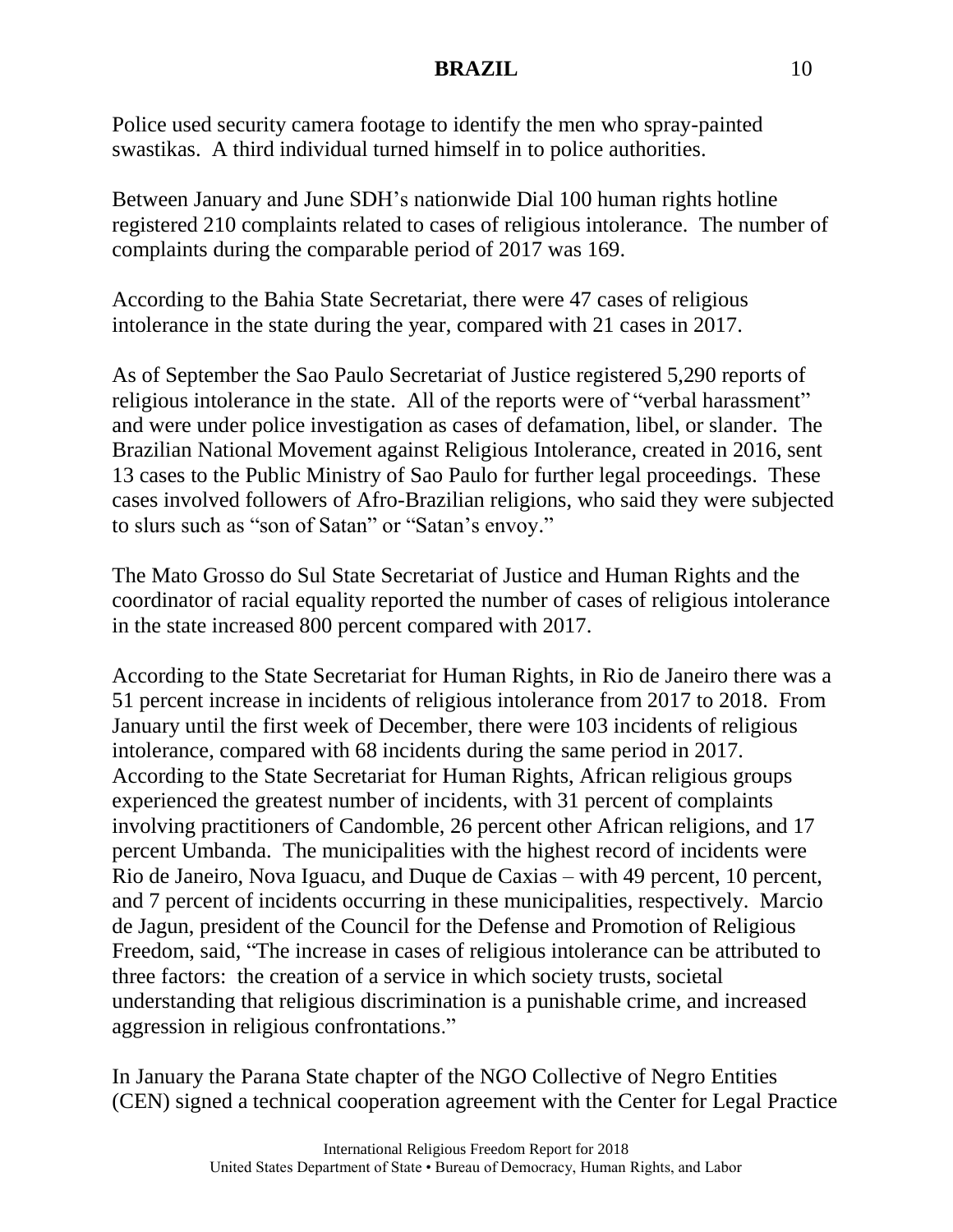at University Positivo and the state's Public Defender's Office for the provision of legal counsel in cases of religious intolerance and racism. CEN also formed a group of researchers with expertise on the Umbanda and Candomble religions. The research group said it would produce articles on *terreiros* and the religious impact of laws and public policy.

Media reported that on August 19, the Seventh-day Adventist Church, with support from the Brazilian Bar Association in the Federal District (DF), Regional Psychology Council, Religious Diversity Parliamentary Front of the DF Legislative Assembly, and DF Religious Diversity Committee, organized the first Freedom Circuit run in Brasilia. The objective of the event was to promote respect, tolerance, and understanding of religion. More than 100 individuals from various religious faiths participated, during which organizers collected signatures in support of a local bill to combat religious intolerance in public schools in the Federal District.

On September 16, the NGO Commission to Combat Religious Intolerance organized the 11th Annual Walk in Defense of Religious Freedom at Copacabana beach in Rio de Janeiro. Organizers estimated the event drew approximately 70,000 practitioners from diverse religious and nonreligious backgrounds, including Muslims, Jews, Christians, Buddhists, and atheists.

The religious freedom commissions of chapters of the Brazilian Bar Association (OAB) across the country remained active throughout the year. OAB Recife organized a panel presentation on Citizenship, Human Rights, and Religious Freedom on April 12. OAB Bahia hosted an event called "Islamophobia" in Brazil on May 10. OAB Ceara held a workshop on religious freedom on May 22. OAB Sao Paulo hosted its sixth State Congress on rights and religious liberty on May 25, as well as a discussion on Religious Freedom and Economic Development on September 6.

The Jewish Museum of Sao Paulo, built on the remains of Beth-El Synagogue, one of the oldest synagogues in the city, was under construction during the year. Funding for the museum was raised primarily through private investors and the local community.

## **Section IV. U.S. Government Policy and Engagement**

In October embassy officials engaged the Ministry of Human Rights' coordinator for religious diversity, discussing the status of state religious diversity committees